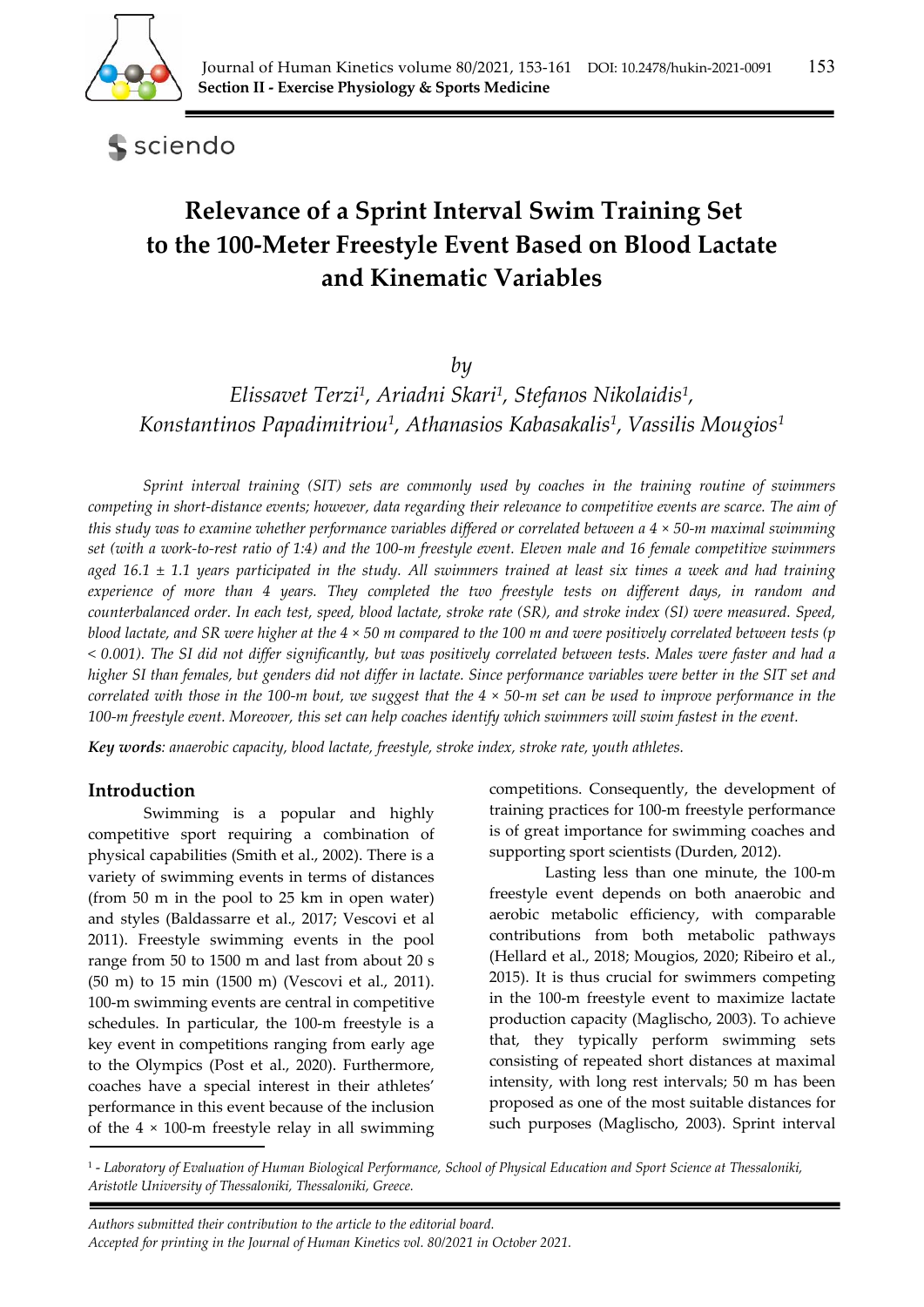training (SIT) is characterized by repeated supramaximal efforts lasting 10 to 30 s, with recovery periods of about five times as much (Maclnnis and Gibala 2017; Sloth et al., 2013). Therefore, the aforementioned swimming sets for improvement of lactate production capacity can be defined as SIT. SIT has been found to improve aerobic exercise performance and VO2max, as well as anaerobic capacity (Gist et al., 2014; McKie et al., 2018; Nalcakan, 2014; Sloth et al., 2013). Thus, this kind of training might improve 100-m freestyle performance through the enhancement of both anaerobic and aerobic metabolism. Results from our previous studies have shown that SIT increases a large number of metabolic markers in swimmers' blood (Kabasakalis et al., 2014, 2019, 2020a, 2020b; Nikolaidis et al., 2016a).

Blood lactate concentration is widely used as a metric of exercise intensity (Beneke et al., 2011), exhibiting high reliability in swimming tests (Nikolaidis et al., 2016a, 2016b, 2017). Intensity is a critical variable of SIT (Sloth et al., 2013), possibly due to the implication of lactate in both anaerobic and aerobic adaptations (Brooks, 2016; Nalbandian and Takeda, 2016). Different SIT sets of freestyle swimming, such as  $4 \times 50$  m,  $6 \times$ 50 m, and  $8 \times 50$  m, with various recovery periods induce high blood lactate concentrations (ranging from 12 to 18 mmol $\cdot$ L $\cdot$ 1), which may be responsible for the effectiveness of SIT (Kabasakalis et al., 2014, 2019, 2020a, 2020b; Nikolaidis et al., 2016a). Likewise, 100-m freestyle swimming elicits the highest blood lactate concentration (around 14 mmol·L-1) among swimming events, along with 200-m freestyle swimming (Vescovi et al., 2011). These comparable lactate values between SIT sets and 100-m freestyle swimming suggest that the former are suitable to preparation for the latter. However, as far as we know, there are no data concerning the possible relationship between SIT sets and 100-m freestyle swimming.

Apart from metabolic efficiency, kinematic factors play an important role in swimming performance (Maglischo, 2003; Troup, 1999). The stroke rate (SR) (i.e., the number of stroke cycles a swimmer performs per minute) and the stroke index (SI) (i.e., the product of speed by stroke length, an index of swimming efficiency) are two variables used to describe swimming performance with regard to technique

and efficiency (Dormehl and Osborough, 2015). Lätt et al. (2010) found that the SR and the SI explained most of the variability in 100-m front crawl performance of adolescent swimmers. Moreover, the SR and the SI are thought to distinguish between swimmers of different levels, with faster swimmers in 100 m or shorter distances exhibiting higher SR and SI values than slower ones (Chollet et al., 1997; Figueiredo et al., 2016; Seifert et al., 2007). Α recent study reported that swimming speed, the SR, and the SI decreased during maximal repeated distances of 50 m freestyle (Santos et al., 2020). Similarly, 100 m freestyle performance declined in the second 50-m lap compared to the first one, regardless of the performance level of swimmers (McGibbon et al., 2018). It is therefore understood that SIT sets used in swimming training should be in harmony with 100-m freestyle so as to improve the SR, the SI, and performance in this event.

Although sufficient literature exists regarding training for the 100-m swimming events and the physiological and biomechanical responses to various swimming sets, data on the possible relationship between variables of a SIT set and those of an event are scarce. Thus, the purpose of the present study was to examine the relevance of a maximal  $4 \times 50$ -m freestyle training set to the 100-m freestyle performance variables (i.e., speed, blood lactate, SR, SI). We hypothesized that performance variables (namely, speed, blood lactate, SR, and SI) in a maximal 4 × 50-m freestyle set and a maximal 100-m freestyle bout would be positively correlated.

# **Methods**

To examine if a  $4 \times 50$ -m freestyle swimming set is relevant to the 100-m freestyle event, we assessed and compared speed, blood lactate, the SR, and the SI in competitive nationallevel swimmers who performed two tests on separate days under the same conditions in a cross-sectional design. The high level of the swimmers and the extended experience of three of the authors as competitive coaches ensured the applicability of the findings to high-level competition.

## *Participants*

Twenty-seven competitive adolescent swimmers took part in the study, comprising 11 males, whose age, body mass, and height were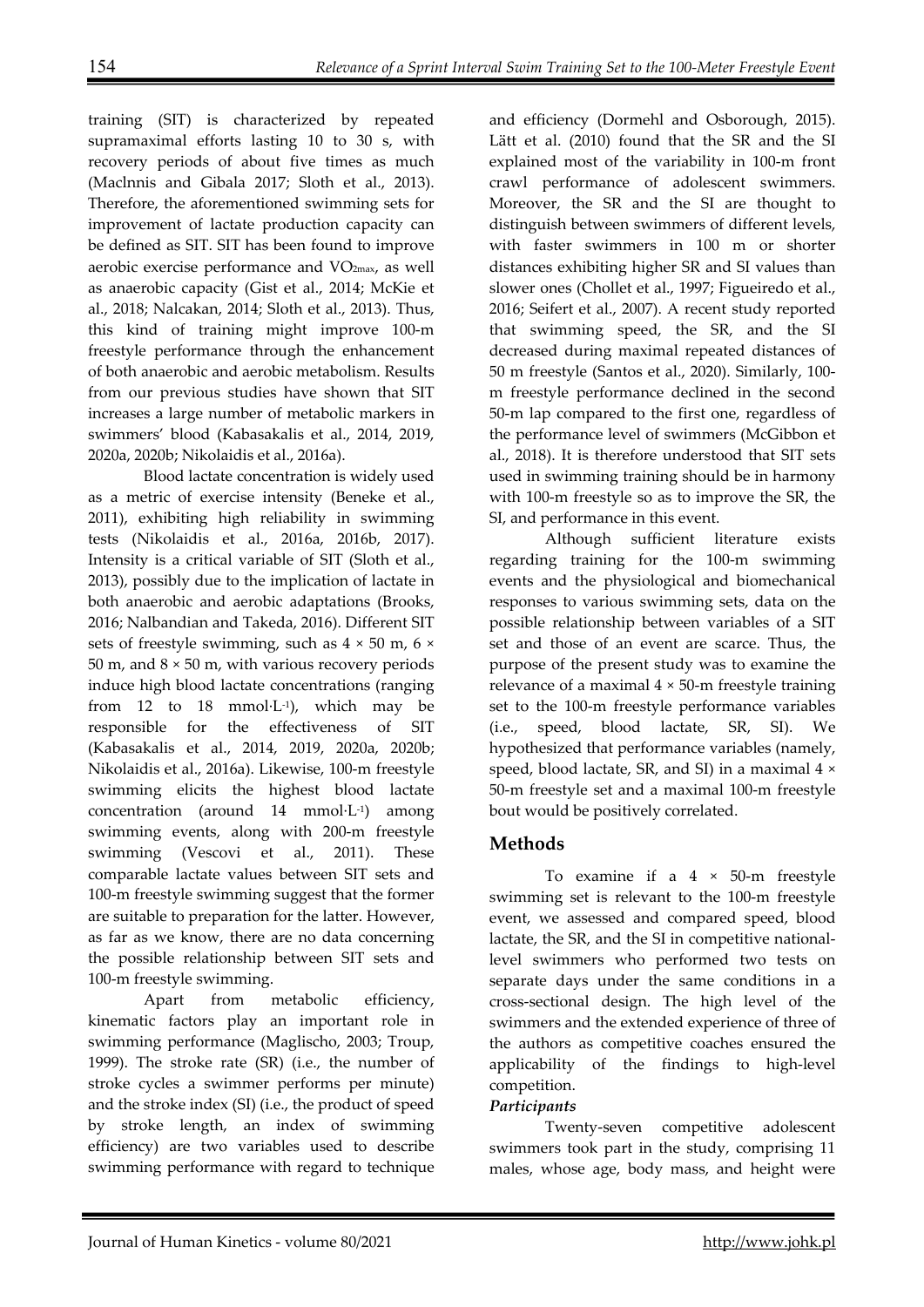$16.0 \pm 1.3$  years,  $68.6 \pm 7.7$  kg, and  $1.77 \pm 0.04$  m, respectively, and 16 females, whose age, body mass, and height were  $16.2 \pm 1.0$  years,  $59.5 \pm 16.2$ kg, and  $1.66 \pm 0.04$  m, respectively (mean  $\pm$  SD throughout). The males' current personal best times in 50-m and 100-m freestyle were  $26.34 \pm$ 1.28 s and 56.63 ± 2.89 s, respectively; the corresponding values for females were 28.91 ± 1.03 s and  $61.79 \pm 1.93$  s. These performances corresponded to 79%, 82%, 82%, and 84% of the world records, respectively. All swimmers trained at least six times a week, had training experience of more than 4 years, and were at the same training phase.

Athletes and their parents were informed orally and in writing about the details of the experimental procedure, after which they provided written consent. Procedures were in accordance with the Declaration of Helsinki and were approved by the Institutional Review Board. *Procedures* 

Measurements were carried out in an Olympic-size indoor pool at a water temperature of 27°C. After a light 10-min warm-up, swimmers completed a  $4 \times 50$ -m set with 2 min of rest between bouts and a 100-m bout on different days, at the same time of day (afternoon), and in random and counterbalanced order. Both tests were in freestyle, with a push-off start from inside the pool, and at maximal intensity. Swimming times were recorded with the use of an electronic stopwatch (Stopwatch Selecta, W10710, Waterfly). Before the first test, body mass was measured to the nearest 0.1 kg by an electronic balance (Seca, Hamburg, Germany), and body height was measured to the nearest 0.1 cm by a stadiometer fixed to the balance. Swimmers were instructed to follow the same diet on each testing day and to avoid training during the 24 h before each test (Kabasakalis et al., 2014). During both tests, lap time and time for three hand cycles in the middle of the pool in each lap were recorded with electronic stopwatches by experienced coachesauthors. From these times, speed, the SR, and the SI were calculated according to the formulas, speed  $(m \cdot s^{-1})$  = distance  $(m) /$  time (s), SR (cycles  $\cdot$ min<sup>-1</sup>) =  $60 \times 3$  / time of 3 cycles (s), and SI (m<sup>2</sup> ·  $cycles<sup>-1</sup> · s<sup>-1</sup>$  = speed<sup>2</sup> × 60 / SR (Bielec and Makar, 2010). Maximal blood lactate was measured with a portable analyzer (Lactate Scout 4, EKF Diagnostics, Germany) after each test. Specifically,

a finger was pierced with a lancet, and a drop of capillary blood was analyzed every 2 min after the end of the test until the analyzer produced a reading that was lower than the previous one. Then the previous value was declared to be the maximal one (Kabasakalis et al., 2014).

#### *Statistical Analyses*

Results are presented as mean ± SD. We confirmed normality of distribution of all data sets through the Shapiro-Wilk test. We used twoway analysis of variance (test × gender) with repeated measures and Pearson's correlation analysis to explore differences and correlations, respectively, of the performance variables between tests. Generalized eta squared  $(\eta_G^2)$  was used to provide a measure of effect size for significant differences. Values of 0.02, 0.13, and 0.26 were considered to indicate small, medium, and large effect sizes, respectively (Bakeman, 2005). The level of statistical significance was set at  $\alpha$  = 0.05. Data were analyzed in SPSS v. 23.

## **Results**

Time, swimming speed, blood lactate, SR, and SI in the  $4 \times 50$ -m and 100-m tests are presented in Table 1. Significant main effects of the test ( $p < 0.001$ , 95% CI 32.256-33.680 s,  $\eta_G^2$  0.99) and gender ( $p < 0.001$ , 95% CI 3.471-6.222 s,  $\eta_G^2$ 0.62) were found for time. This was also the case with swimming speed (*p* < 0.001, 95% CI 0.043- 0.074 m  $\cdot$  s<sup>-1</sup>,  $\eta_G^2$  0.20, and  $p < 0.001$ , 95% CI 0.120-0.209 m ·  $s<sup>-1</sup>$ ,  $\eta<sub>G</sub><sup>2</sup>$  0.67, respectively). Blood lactate concentration was higher after  $4 \times 50$ -m freestyle compared to 100-m freestyle ( $p < 0.001$ , 95% CI 2.841-5.086 mmol  $\cdot$  L<sup>-1</sup>,  $\eta_G^2$  0.29). Males and females swam with a greater SR in  $4 \times 50$  m than 100 m ( $p$  $<$  0.001, 95% CI 2.028-3.421 cycles  $\cdot$  min<sup>-1</sup>,  $\eta_G^2$  0.16). Male swimmers showed a higher SI than females  $(p < 0.001, 95\% \text{ CI } 0.273 - 0.817 \text{ m}^2 \cdot \text{cycles}^1 \cdot \text{s}^1, \eta_6^2$ 0.39) in both tests.

Correlations of speed, lactate, the SR, and the SI between  $4 \times 50$  m and 100-m freestyle swimming are depicted in Figures 1-4. Significant correlations were found in all variables, that is, speed (*r* = 0.930, *p* < 0.001), blood lactate (*r* = 0.640, *p* < 0.001), SR (*r* = 0.836, *p* < 0.001), and SI (*r* = 0.937, *p* < 0.001).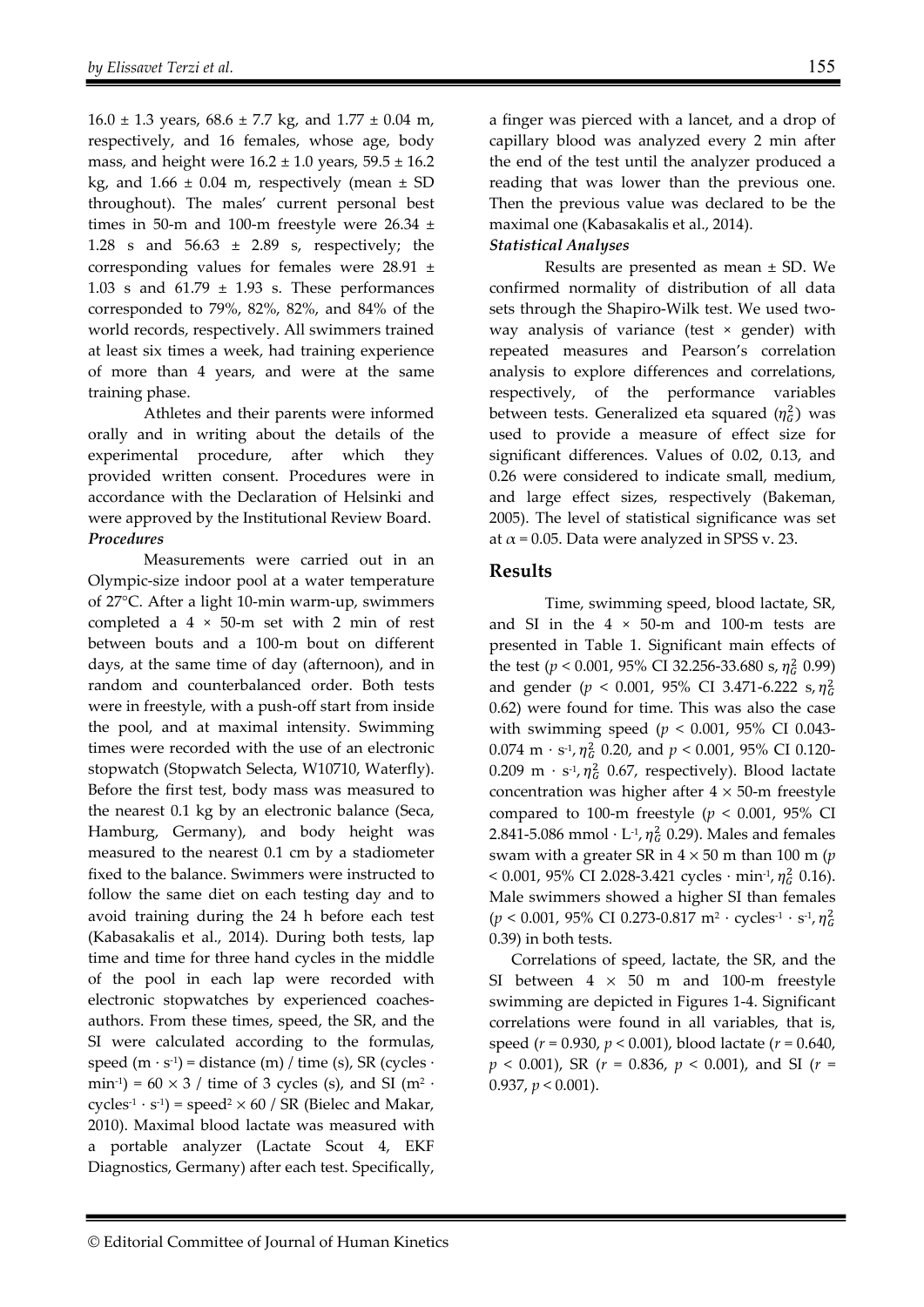#### **Table 1**

| Time, average swimming speed, blood lactate concentration, average stroke rate (SR),  |
|---------------------------------------------------------------------------------------|
| and average stroke index (SI) in $4 \times 50$ -m and 100-m freestyle (mean $\pm$ SD) |
| with 95% confidence intervals (CI) and effect sizes( $\eta_G^2$ ).                    |

|                                                                 | $4 \times 50$ m       |                   | $100 \text{ m}$  |                  |
|-----------------------------------------------------------------|-----------------------|-------------------|------------------|------------------|
|                                                                 | Males                 | Females           | Males            | Females          |
| Time $(s)$ <sub>a,b</sub>                                       | $29.13 \pm 1.01$      | $32.25 \pm 1.16$  | $60.37 \pm 2.38$ | $66.94 \pm 2.55$ |
| <b>Tests</b>                                                    | 95% CI: 32.256-33.680 | $\eta_c^2$ : 0.99 |                  |                  |
| Genders                                                         | 95% CI: 3.471-6.222   | $\eta_c^2$ : 0.62 |                  |                  |
| Speed $(m·s-1)a,b$                                              | $1.72 \pm 0.06$       | $1.55 \pm 0.06$   | $1.66 \pm 0.06$  | $1.50 \pm 0.06$  |
| <b>Tests</b>                                                    | 95% CI: 0.043-0.074   | $\eta_c^2$ : 0.20 |                  |                  |
| Genders                                                         | 95% CI: 0.120-0.209   | $\eta_c^2$ : 0.67 |                  |                  |
| Lactate (mmol $\cdot$ L $\cdot$ <sup>1</sup> ) <sup>a</sup>     | $14.1 \pm 3.1$        | $15.3 \pm 3.1$    | $10.0 \pm 3.1$   | $11.6 \pm 3.4$   |
| <b>Tests</b>                                                    | 95% CI: 2.841-5.086   | $n_c^2$ : 0.29    |                  |                  |
| Genders                                                         | 95% CI: -0.894-3.746  | $\eta_c^2$ : 0.05 |                  |                  |
| $SR$ (cycles min-1) <sup>a</sup>                                | $48.8 \pm 3.01$       | $45.9 \pm 3.5$    | $45.1 \pm 1.5$   | $44.1 \pm 3.9$   |
| <b>Tests</b>                                                    | 95% CI: 2.028-3.421   | $\eta_c^2$ : 0.16 |                  |                  |
| Genders                                                         | 95% CI: -0.585-4.470  | $n_c^2$ : 0.09    |                  |                  |
| SI $(m^2$ -cycles <sup>-1</sup> -s <sup>-1</sup> ) <sup>b</sup> | $3.65 \pm 0.39$       | $3.17 \pm 0.33$   | $3.68 \pm 0.36$  | $3.07 \pm 0.32$  |
| <b>Tests</b>                                                    | 95% CI: -0.016-0.102  | $\eta_c^2$ : 0.14 |                  |                  |
| Genders                                                         | 95% CI: 0.273-0.817   | $\eta_c^2$ : 0.39 |                  |                  |

*a Significant difference between tests (p < 0.001).* 

*b Significant difference between genders (p < 0.001).* 



### **Figure 1**

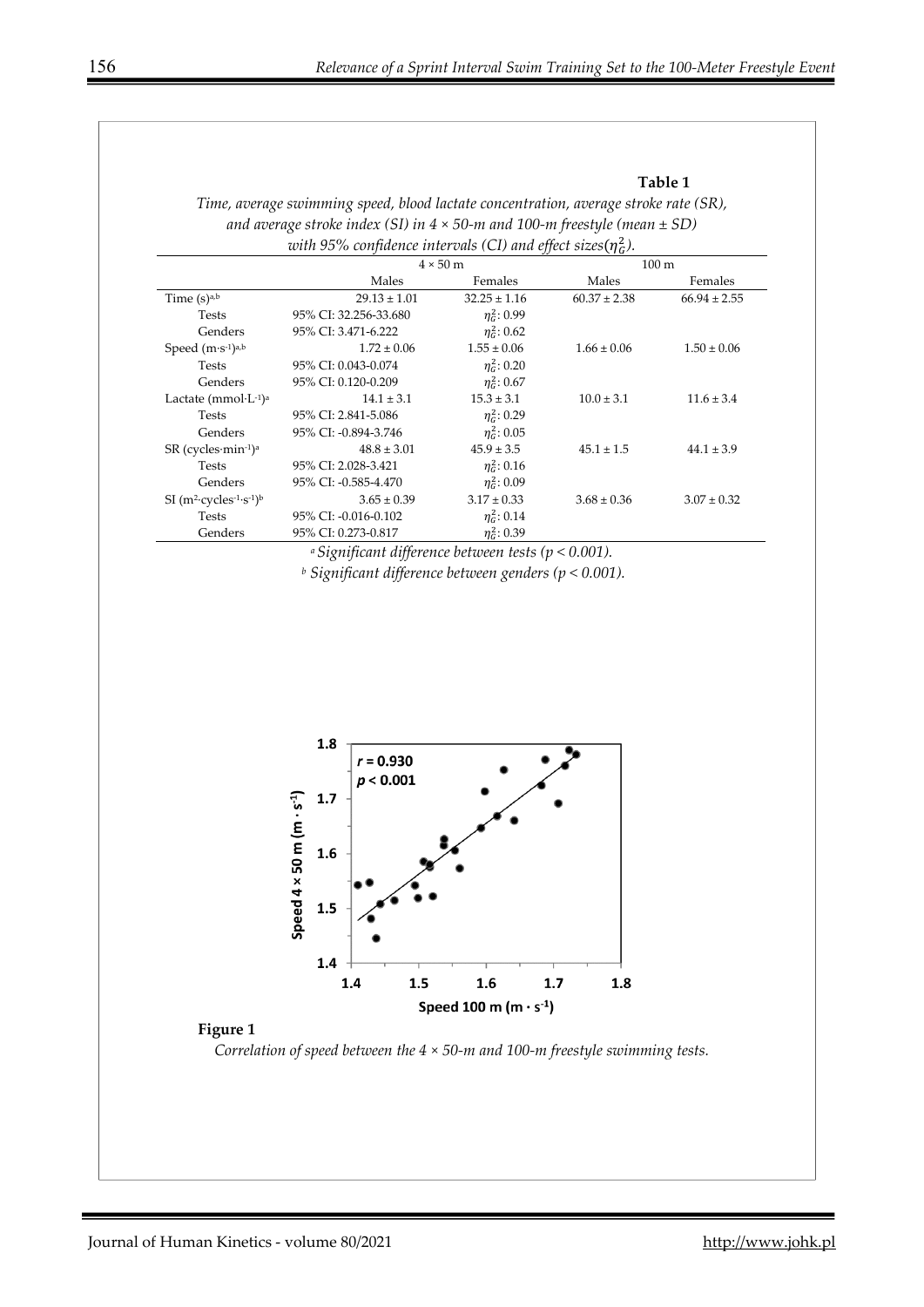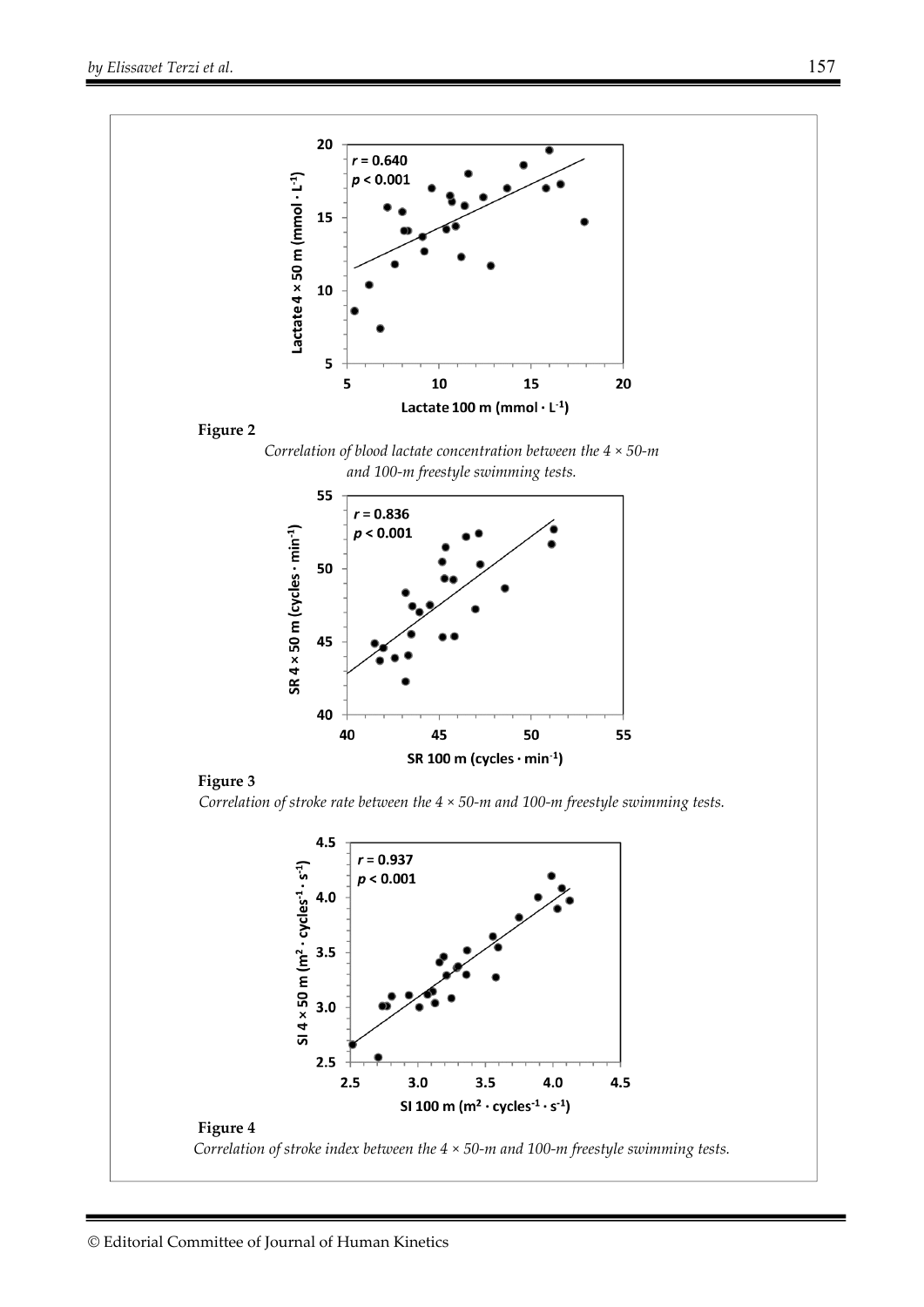# **Discussion**

In the present study, we examined the presence of differences and correlations in swimming speed, blood lactate concentration, SR, and SI between a SIT set of  $4 \times 50$  m and a 100-m freestyle bout. We found that speed, lactate, and the SR were higher in the SIT set, while all studied variables correlated highly between tests (with *r* values ranging from 0.640 to 0.937). This means that swimmers who displayed better performance variables during this SIT set were also the ones who performed better in the 100-m freestyle test.

Blood lactate concentration after the SIT set was comparable to that measured after similar sets used in other studies (Buchheit et al., 2010; Kabasakalis et al., 2019, 2020a, 2020b), although blood lactate after the 100-m freestyle test was somewhat lower than that reported in major competition (Vescovi et al., 2011). The difference in blood lactate between the SIT set and the 100-m freestyle test (with a large effect size of 0.29) is probably due to the higher work output or to the higher SR in the former (Morouço et al., 2014; Mougios, 2020). In a recent study, an ultra-short race-pace training session was examined, where swimmers were required to maintain the speed of their 100-m personal best and the post-exercise blood lactate concentration was found to be between the values found in the present study (Williamson et al., 2020). Training for the 100-m freestyle probably requires sets inducing blood lactate concentrations equal to or higher than the ones found after the 100-m event. The absence of a significant difference in the SI between tests implies that swimmers adjusted stroke length or other technical attributes to their chosen swimming speed (Mezzaroba and Machado, 2014).

As previously reported, the 100-m freestyle swimming event requires substantial energy contribution from both anaerobic and aerobic metabolism (Hellard et al., 2018; Mougios, 2020; Ribeiro et al., 2015). SIT regulates mitochondrial biogenesis by promoting activation of peroxisome proliferator-activated receptor gamma coactivator 1α (Li et al., 2020). Also, SIT freestyle swimming sets stimulate anaerobic metabolism to a great extent, as indicated by high circulating post-exercise uric acid, glucose, and lactate concentrations measured in competitive adolescent swimmers (Kabasakalis et al., 2014,

2019, 2020a; Nikolaidis et al., 2016a). Previous findings combined with the current ones of high positive correlation between tests with regard to all four measured performance variables (*r* = 0.930, 0.640, 0.836, and 0.937 for speed, lactate, SR, and SI, respectively,  $p < 0.001$  for all) and higher values in the  $4 \times 50$ -m set, compared with the 100m freestyle bout, in regard to three of them (with medium to large effect sizes), suggest that the 4 × 50-m set is a suitable and adequate training stimulus for improving performance in 100-m freestyle swimming. This is so because, for improved performance in the 100-m freestyle event, it is important to give swimmers appropriate stimuli to improve technical variables, such as the SR and the SI, and cope with metabolic ones such as acidification accompanying lactate production (Ribeiro et al., 2017; Vitor and Böhme, 2010). Moreover, the present findings support previous ones that performance variables, like the SI and anaerobic capacity/power, can predict performance in 100 m (Mezzaroba and Machado, 2014; Vitor and Böhme, 2010), as all studied variables correlated between sets, indicating that swimmers exhibiting higher qualities in the SIT set were more likely to do so in the 100-m freestyle event as well. In particular, average speed in the  $4 \times 50$ -m set explained 86% of the variability in the 100-m test.

As probably expected, male swimmers were faster than female ones and had a higher SI, with large effect sizes. These variables are usually higher in males due to anthropometric and force characteristics (Silva et al., 2019). The absence of a significant difference in blood lactate concentration between genders adds to the equivocal results on this matter (Kabasakalis et al., 2014, 2019, 2020a, 2020b).

Our findings encourage further research regarding the effects of long-term use of the SIT set on performance in the 100-m freestyle event, in accordance with the conclusion of a systematic review (Nugent et al., 2017) that implementing low-volume, high-intensity interval training in swimming is promising but needs further research. Overall, the present results encourage swimming coaches to include the SIT set of 4 x 50 m in training routines for the 100-m freestyle event. Additionally, coaches can use this set to predict performance in an upcoming 100-m competition.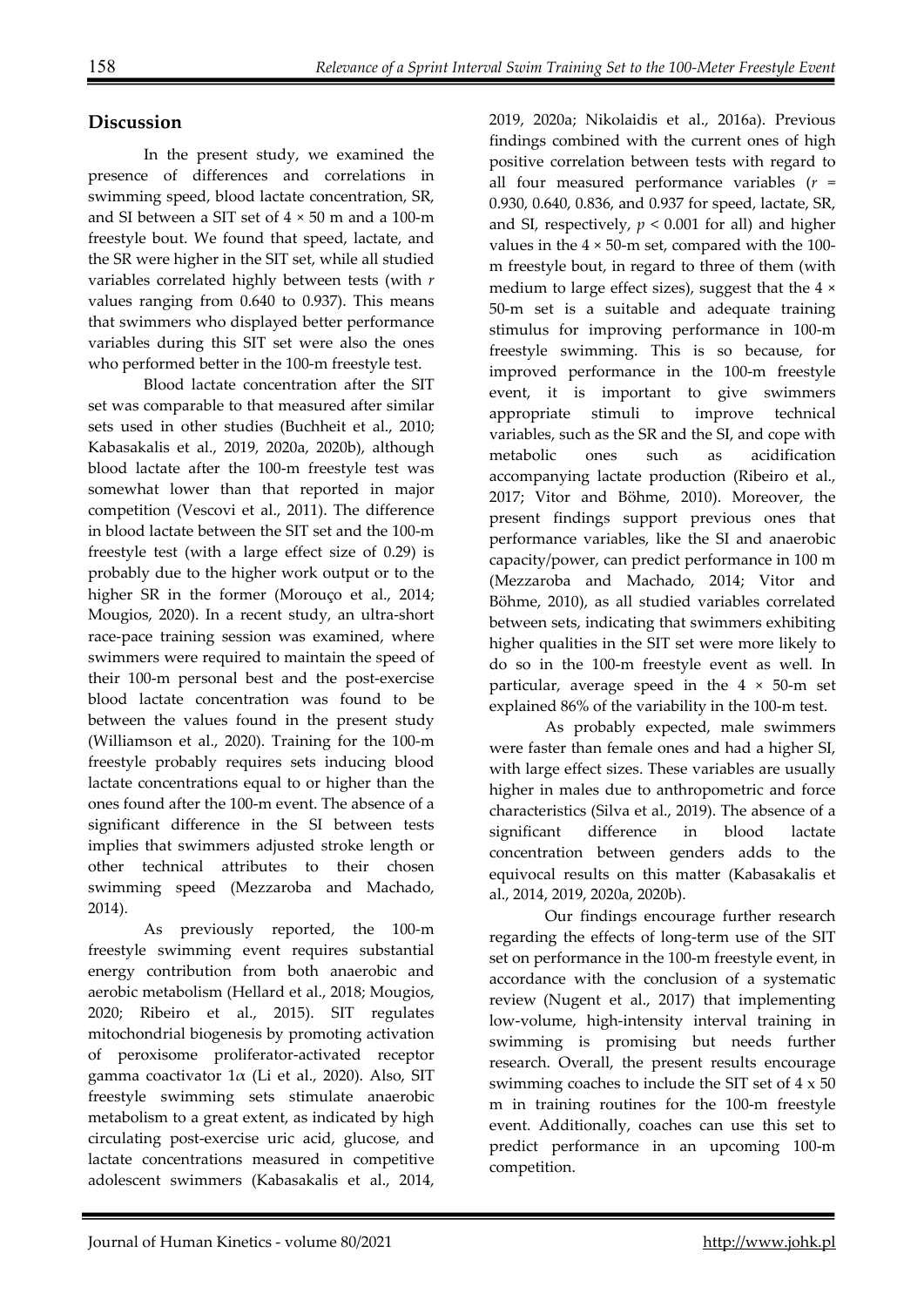In conclusion, competitive swimmers were faster, had higher post-exercise blood lactate concentration, and had a higher SR in the  $4 \times 50$ -m set compared to the 100-m freestyle event, while speed, lactate, the SR, and the SI correlated highly

between tests. Thus, this SIT set is highly relevant to the 100-m freestyle event and, thanks to its higher performance variables, can be used in training for this event.

## **References**

- Bakeman R. Recommended effect size statistics for repeated measures designs. *Behav Res Methods,* 2005; 37(3): 379-384
- Baldassarre B, Bonifazi M, Zamparo P, Piacentini MF. Characteristics and challenges of open-water swimming performance: A review. *Int J Sports Physiol Perform*, 2017; 12(10): 1275-1284
- Beneke R, Leithäuser RM, Ochentel O. Blood lactate diagnostics in exercise testing and training. *Int J Sports Physiol Perform*, 2011; 6(1): 8-24
- Bielec G, Makar P. Variability in swimmers' individual kinematics parameters versus training loads. *Biol Sport*, 2010; 27(2): 143-147
- Brooks GA. Energy flux, lactate shuttling, mitochondrial dynamics, and hypoxia. *Adv Exp Med Bio,* 2016; 903: 439-455
- Buchheit M, Haddad HA, Chivot A, Leprêtre PM, Ahmaidi S, Laursen PB. Effect of in- versus out-of-water recovery on repeated swimming sprint performance. *Eur J Appl Physiol*, 2010; 108(2): 321–327
- Chollet D, Pelayo P, Delaplace C, Tourny C, Sidney M. Stroking characteristic variations in the 100-M freestyle for male swimmers of differing skill. *Percept Mot Skills,* 1997; 85(1): 167-177
- Dormehl SJ, Osborough CD. Effect of age, sex, and race distance on front crawl stroke parameters in subelite adolescent swimmers during competition. *Pediatr Exerc Sci,* 2015; 27(3): 334-344
- Durden D. Training for Relays. In Hannula D & Thornton N. (eds). *The swim coaching bible, volume II*. Champaign, IL: Human Kinetics; 284-297; 2012
- Gist NH, Fedewa MV, Dishman RK, Cureton KJ. Sprint internal training effects on aerobic capacity: A systematic review and meta-analysis. *Sports Med,* 2014; 44(2): 269-279
- Hellard P, Pla R, Rodríguez FA, Simbana D, Pyne DB. Dynamics of the metabolic response during a competitive 100-m freestyle in elite male swimmers. *Int J Sports Physiol Perform*, 2018; 13(8): 1011-1020
- Figueiredo P, Silva A, Sampaio A, Vilas-Boas JP, Fernandes RJ. Front crawl sprint performance: A cluster analysis of biomechanics, energetics, coordinative, and anthropometric determinants in young swimmers. *Motor Control*, 2016; 20(3): 209-221
- Kabasakalis A, Nikolaidis S, Tsalis G, Mougios V. Low volume sprint interval swimming is sufficient to increase blood metabolic biomarkers in master swimmers. *Res Q Exerc Sport*, 2020b; 21: 1-7
- Kabasakalis A, Nikolaidis S, Tsalis G, Mougios V. Response of blood biomarkers to sprint interval swimming. *Int J Sports Physiol Perform,* 2020a; 22: 1-6
- Kabasakalis A, Nikolaidis S, Tsalis G, Christoulas K, Mougios V. Effects of sprint interval exercise dose and sex on circulating irisin and redox status markers in adolescent swimmers. *J Sports Sci*, 2019; 37(7): 827–832
- Kabasakalis A, Tsalis G, Zafrana E, Loupos D, Mougios V. Effects of endurance and high-intensity swimming exercise on the redox status of adolescent male and female swimmers*. J Sports Sci*, 2014; 32(8): 747-756
- Lätt E, Jürimäe J, Mäestu J, Purge P, Rämson R, Haljaste K, Keskinen KL, Rodriguez FA, Jürimäe T. Physiological, biomechanical and anthropometrical predictors of sprint swimming performance in adolescent swimmers. *J Sports Sci Med*, 2010; 9(3): 398-404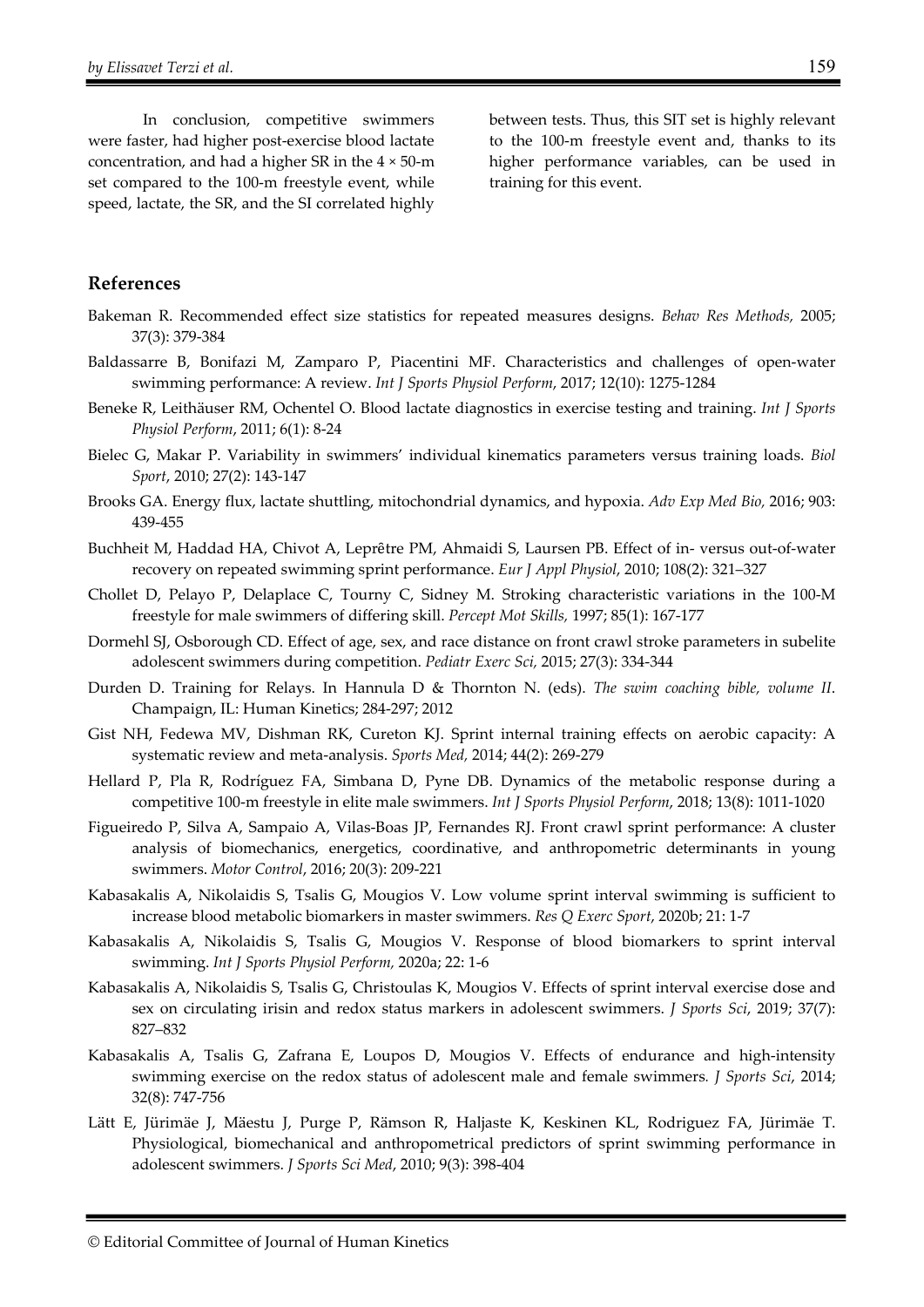- Li J, Li Y, Atakan MM, Kuang J, Hu Y, Bishop DJ, Yan X. The molecular adaptive responses of skeletal muscle to high-intensity exercise/training and hypoxia. *Antioxidants,* 2020; 9(8): 656
- Maclnnis MJ, Gibala MJ. Physiological adaptations to interval training and the role of exercise intensity. *J Physiol,* 2017; 595(9): 2915-2930
- Maglischo EW. *Swimming Fastest.* Champaign, IL: Human Kinetics; 2003
- McGibbon KE, Pyne DB, Shephard ME, Thompson KG. Pacing in swimming: A systematic review. *Sports Med,* 2018; 48(7): 1621-1633
- McKie GL, Islam H, Townsend LK, Robertson-Wilson J, Eys M, Hazell TJ. Modified sprint interval training protocols: Physiological and psychological responses to 4 weeks of training. *Appl Phsysiol Nutr Metab,* 2018; 43(6): 595-601
- Mezzaroba PV, Machado FA. Effect of age, anthropometry, and distance in stroke parameters of young swimmers. *Int J Sports Physiol Perform,* 2014; 28(11): 702-706
- Morouço PG, Marinho DA, Keskinen KL, Badillo JJ, Marques MC. Tethered swimming can be used to evaluate force contribution for short-distance swimming performance. *J Strength Cond Res*, 2014; 28(11): 3093-3099
- Mougios V. *Exercise Biochemistry. 2nd Ed.* Champaign, IL: Human Kinetics; 2020
- Nalbandian M, Takeda M. Lactate as a signaling molecule that regulates exercise-induced adaptations. *Biology*, 2016; 5(4): E38
- Nalcakan GR. The effects of sprint interval vs. continuous endurance training on physiological and metabolic adaptations in young healthy adults. *J Hum Kinet,* 2014; 44: 97-109
- Nikolaidis S, Kosmidis I, Sougioultzis M, Kabasakalis A, Mougios V. Diurnal variation and reliability of the urine lactate concentration after maximal exercise. *Chronobiol Int,* 2017; 35(1): 24-34
- Nikolaidis S, Kosmidis I, Koulidou T, Panagakis S, Tsalis G, Loupos D, Mougios V. Improved reliability of the urine lactate concentration under controlled hydration after maximal exercise. *Biomarkers,* 2016b; 22(7): 614-620
- Nikolaidis S, Karpouzi C, Tsalis G, Kabasakalis A, Papaioannou KG, Mougios V. Reliability of urine lactate as a novel biomarker of lactate production capacity in maximal swimming. *Biomarkers,* 2016a; 21(4): 328-334
- Nugent FJ, Comyns TM, Burrows E, Warrington GD. Effects of low-volume, high-intensity training on performance in competitive swimmers: A systematic review. *J Strength Cond Res*, 2017; 31(3): 837-847
- Post AK, Koning RH, Visscher C, Elferink-Gemser MT. Multigenerational performance development of male and female top-elite swimmers. - A global study of the 100 m freestyle event. *Scand J Med Sci Sports,* 2020; 30(3): 564-571
- Ribeiro J, Figueiredo P, Morais S, Alves F, Toussaint H, Vilas-Boas JP, Fernandes RJ. Biomechanics, energetics and coordination during extreme swimming intensity: effect of performance level. *J Sports Sci,* 2017; 35(16): 1614-1621
- Ribeiro J, Figueiredo P, Sousa A, Monteiro J, Pelarigo J, Vilas-Boas JP, Toussaint HM, Fernandes RF. VO<sub>2</sub> kinetics and metabolic contributions during full and upper body extreme swimming intensity. *Eur J Appl Physiol,* 2015; 115(5): 1117-1124
- Seifert L, Chollet D, Chatard JC. Kinematic changes during a 100-m front crawl: effects of performance level and gender. *Med Sci Sports Exerc*, 2007; 39(10): 1784-1793
- Santos KB, Bento PCB, Payton C, Rodacki ALF, Kinematic parameters after repeated swimming in higher and lower proficiency swimmers and para-swimmers. *Res Q Exerc Sport*, 2020; 91(4): 574-582
- Silva AF, Figueiredo P, Ribeiro J, Alves F, Vilas-Boas JP, Seifert L, Fernandes RJ. Integrated analysis of young swimmers' sprint performance. *Motor Control*, 2019; 23(3): 354-364